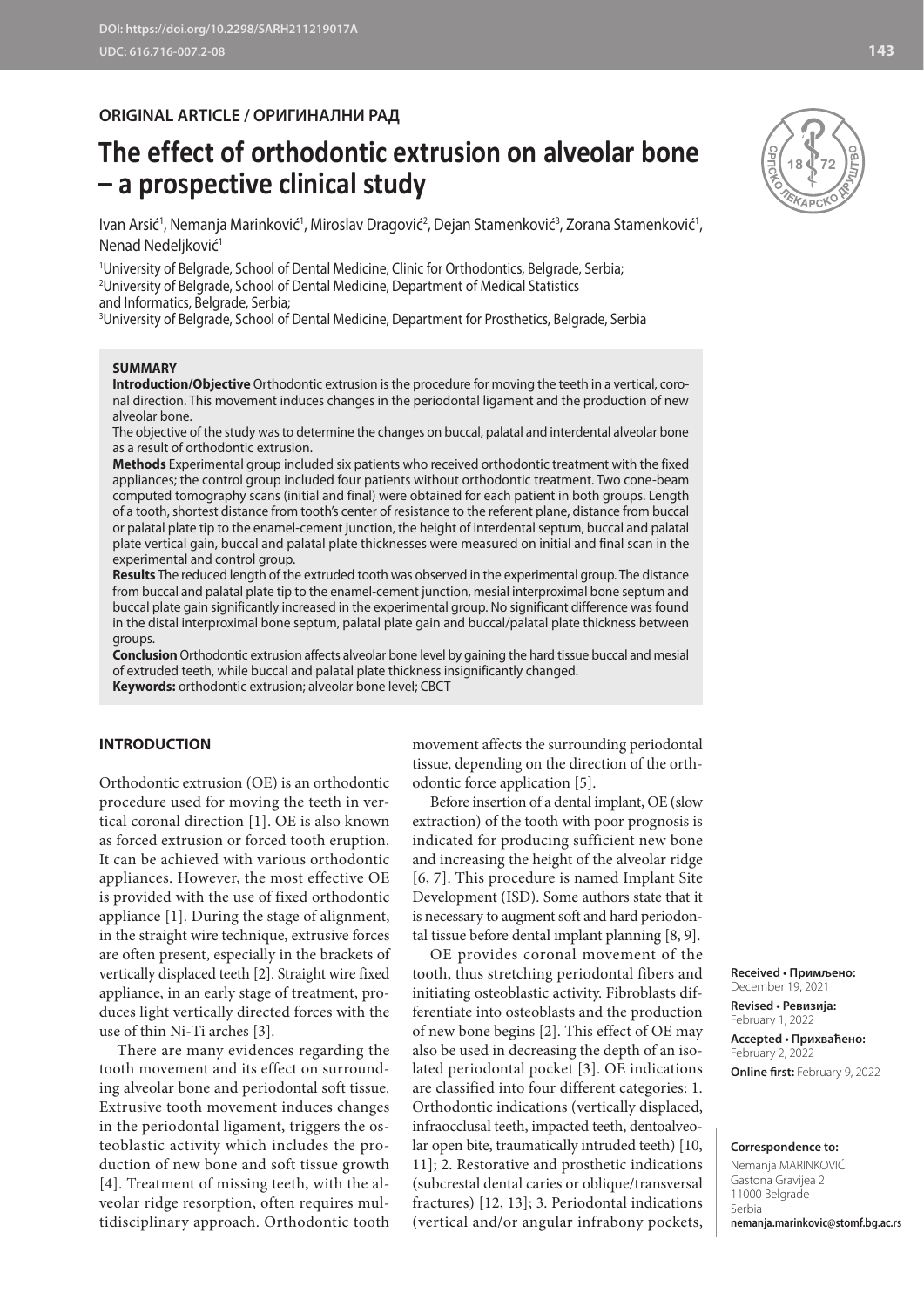

**Figure 1.** Cone-beam computed tomography scan with dental and skeletal measurements; SpP – maxillary plane; CR – center of resistance of the tooth; L – tooth length; CR/SpP – vertical distance of the center of resistance of the tooth to maxillary plane

papilla height reduction, inadequate gingival margin position) [14, 15]; 4. Implant Site Development, prior to dental implant insertion [16].

OE improves the quality and structure of attached gingiva and alveolar bone, esthetics and dental implant osseointegration, both in anterior and posterior region [17].

The aim of this study was to determine the changes on buccal, palatal and interdental alveolar bone as a result of OE.

#### **METHODS**

The study initially included 22 patients who referred to University of Belgrade, School of Dental Medicine, Department of Orthodontics, for orthodontic treatment. Inclusion criteria (age above 19 years, with diagnosed vertically displaced teeth, infraocclusal frontal teeth and/or dental open bite) were met by all included participants. We excluded 12 patients from this study, based on exclusion criteria (endodontic treatment of extruded teeth during orthodontic treatment, previous orthodontic treatment, poor oral hygiene and periodontal health, smoking habit, presence of systemic diseases). Finally, this study included 10 participants (four male, six female).

Patients were divided into two groups. The first group (experimental) included six patients (three male, three female) who received orthodontic treatment with fixed orthodontic appliance (straight wire technique, Ricketts's prescription, slot 0.018''). Orthodontic treatment with the extraction of four first premolars was performed in 4 cases. Two cone-beam computed tomography (CBCT) scans were obtained for each patient in the region of the tooth with indicated OE (total of 11 teeth), initial before the treatment and final at least six months after OE. CBCT scans were obtained with Soredex 3D SCANORA system



**Figure 2.** Cone-beam computed tomography measurements of buccal and palatal plate height and width; BP – buccal plate; PP – palatal plate; thick1/thick3 – thickness of buccal and palatal plate measured 1 mm/3 mm from the tip of the alveolar crest; BP/EC – distance from the tip of buccal plate to enamel-cement junction; PP/EC – distance from the tip of palatal plate to enamel-cement junction; EC line – enamel-cement junction line

(Soredex, Tuusula, Finland), in high-resolution (voxel size  $0.1 \times 0.1 \times 0.1$  mm) in M field of view (80  $\times$  100 mm), in both groups. The Ethics Committee approved this prospective study (no. 36/4), which was also performed in accordance with the Declaration of Helsinki Ethical Principles for Medical Research Involving Human Subjects.

The second group (control) included four patients (one male, three female). Two CBCT scans were obtained for each patient in the region of upper anterior teeth (total of 13 teeth). The final scan followed the initial after at least 14 months. These patients were not orthodontically treated between initial and final CBCT scan.

A period of time between initial and final CBCT scan for each patient is presented as ∆T value.

On CBCT's, following parameters were measured (OnDemand3D Project Viewer Limited Database, version 1.0.0.1, Cybermed, Seoul, South Korea):

L presents length of the tooth in sagittal projection.

CR/SpP and CR/MP presents shortest distance from center of resistance (CR) of the tooth to maxillary (SpP) or mandibular plane (MP). SpP (maxillary plane) was marked as a plane orthogonal to sagittal plane, connecting anterior and posterior nasal spine. MP was marked between the contact point of mandibular symphysis and corpus anteriorly and the lowest point of mandibular angle posteriorly. Vertical movement (VM) of the tooth was presented as the difference between final and initial value (∆CR/SpP or ∆CR/MP). CR was marked as a point on tooth axis in sagittal projection, between coronal and middle third of the root of the tooth, measured from alveolar crest to the apex of the root (Figure 1) [18].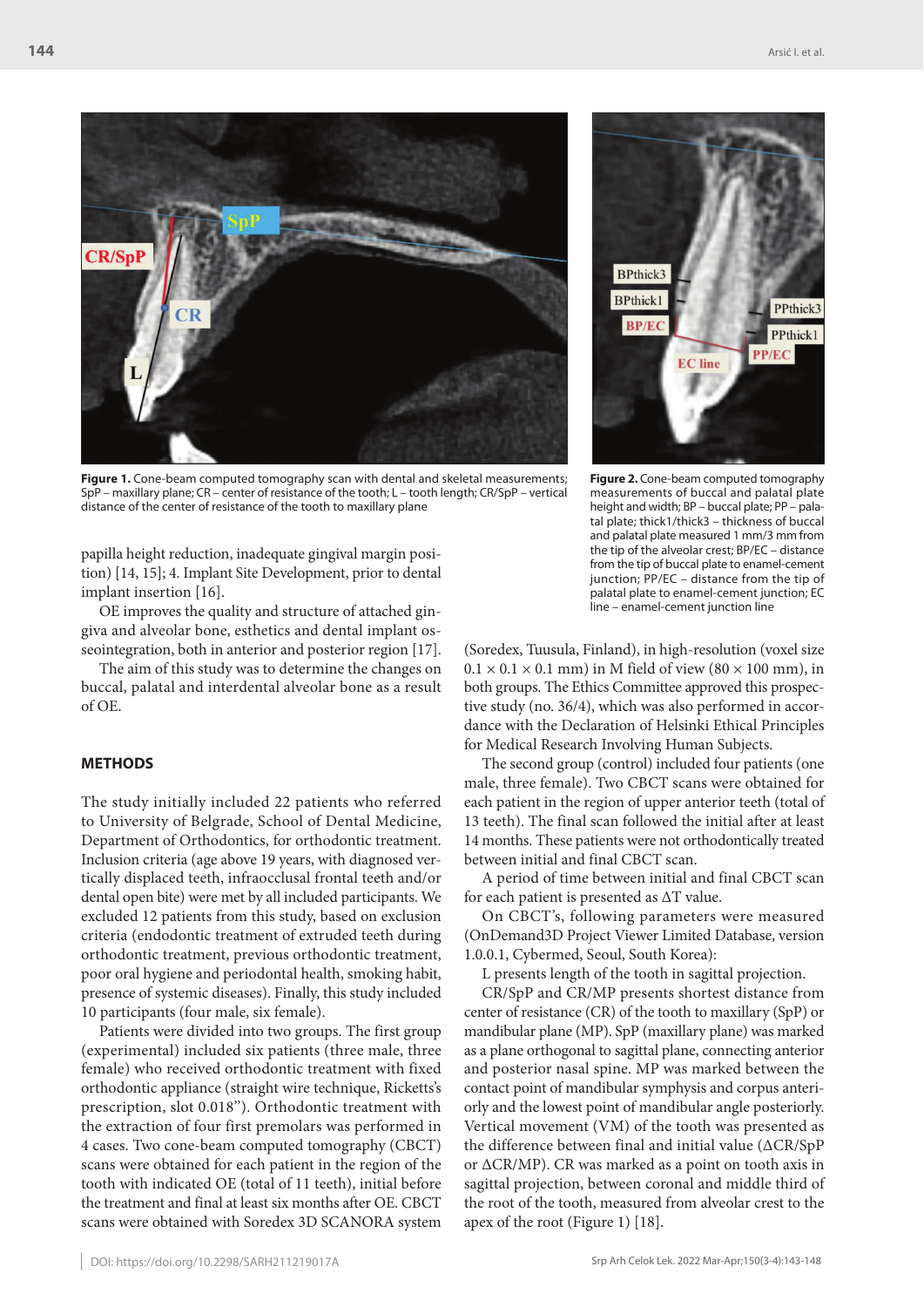BP/EC and PP/EC presents distance from buccal (BP) or palatal plate (PP) tip to enamel cement junction (EC). Changes in BP and PP height were presented as the difference of measured final and initial values, correlated with the vertical movement of the tooth (Figure 2).

BP vertical gain (BPgain) and PP vertical gain (PPgain), were calculated using the following formula: BPgain = VM  $-\Delta BP/EC$  and PPgain = VM –  $\Delta PP/EC$ .

The difference between final and initial measurement value is presented as ∆.

As shown in Figure 2, BP and PP thicknesses were measured on two levels, 1 mm (BPthick1 and PPthick1) and 3 mm (BPthick3 and PPthick3) from the tip of BP or PP.

The height of interdental septum (IS) was measured from its tip to maxillary or MP, both mesial and distal of the tooth (ISmesial and ISdistal).

All statistical analyses were done using Statistical Package for Social Science (SPSS software package, version 26.0; IBM Corp., Armonk, NY, USA). Mean and standard deviation (SD) were used description of numeric data. Numeric data were analyzed using Independent T – Test and Mann–Whitney U test according to *p* values obtained by One-Sample Kolmogorov–Smirnov test for normal distribution. Univariate and multivariate linear regression models were used to assess the relationship between parameters. Dependent variable was vertical tooth movement while other relevant observed parameters were used as explanatory variables. Differences were considered significant when the *p* value was  $\leq 0.05$ .

The reliability of the measurements was assessed by means of Intraclass Correlation Coefficient (ICC). Calculations of the ICC were done using a single measurement, absolute agreement, two-way mixed model according to guidelines for the ICC model selection proposed by Коо and Li [19]. ICC calculations were done using IBM SPSS Software package for every variable measured at two points in time. After getting the values for the ICC, standard error of measurement (SE m was calculated using following formula: SE m =  $SD^* \sqrt{(1 - ICC)}$ .

## **RESULTS**

The mean ages of participants in experimental and con-

trol group were  $23.91 \pm 4.67$  years and  $22.23 \pm 1.69$  years, respectively. The difference between the mean ages of both group participants was not considered to be statistically significant, according to the Mann-Whitney U test ( $p = 0.791$ ).

Mean time interval between initial and final CBCT scan in experimental  $(4.09 \pm 2.63 \text{ years})$ , and control group  $(3.04 \pm 2.12 \text{ years})$  did not differ significantly.

A total of 24 teeth from 10 patients was investigated. The differences between final and initial measurements in both groups are presented in Table 1.

**Table 1.** Cone-beam computed tomography measurements of dental and skeletal parameters: difference of final and initial parameter values in both groups

| Parameter           | Experimental<br>group<br>$X \pm SD$ | Control<br>group<br>$X \pm SD$ | Significance |  |
|---------------------|-------------------------------------|--------------------------------|--------------|--|
| $\Delta L$ (mm)     | $-1.30 \pm 0.84$                    | $0.04 \pm 0.06$                | $20.000*$    |  |
| VM (mm)             | $1.52 \pm 1.32$                     | $0.11 \pm 0.09$                | $20.000*$    |  |
| $\Delta BP/EC$ (mm) | $-0.66 \pm 0.48$                    | $-0.07 \pm 0.41$               | $10.004*$    |  |
| $\Delta PP/EC$ (mm) | $-1.11 \pm 1.13$                    | $-0.15 \pm 0.27$               | $20.004*$    |  |
| ∆BPthick1 (mm)      | $-0.02 \pm 0.37$                    | $0.03 \pm 0.09$                | 20.706       |  |
| ∆BPthick3 (mm)      | $0.16 \pm 0.37$                     | $0.07 \pm 0.20$                | 20.908       |  |
| ∆PPthick1 (mm)      | $0.06 \pm 0.44$                     | $-0.05 \pm 0.15$<br>10.397     |              |  |
| ∆PPthick3 (mm)      | $0.22 \pm 0.82$                     | $-0.13 \pm 0.38$               | 20.622       |  |
| ΔISmesial (mm)      | $1.35 \pm 1.59$                     | $-0.03 \pm 0.60$               | $10.008*$    |  |
| ∆ISdistal (mm)      | $0.27 \pm 1.57$                     | 10.573<br>$0.00 \pm 0.55$      |              |  |
| BPgain (mm)         | $0.85 \pm 1.14$                     | $0.03 \pm 0.43$                | $20.002*$    |  |
| PPgain (mm)         | $0.40 \pm 1.79$                     | $-0.05 \pm 0.27$               | 20.077       |  |

∆ – difference between two measurements; L – length of the tooth in sagittal projection; VM – vertical movement; BP/EC – buccal plate tip to enamel cement junction; PP/EC – palatal plate tip to enamel cement junction; BPthick1 – buccal plate thickness on 1 mm level; BPthick3 – buccal plate thickness on 3 mm level; PPthick1 – palatal plate thickness on 1 mm level; PPthick3 – plate thickness on 3 mm level; ISmesial – height of interdental septum measured from its tip to maxillary or mandibular plane, mesial of the tooth; ISdistal – height of interdental septum measured from its tip to maxillary or mandibular plane, distal of the tooth; BPgain – buccal plate vertical gain; PPgain – palatal plate vertical gain  $1T - \text{test}$ 

2 Mann–Whitney test, \*statistically significant

The mean vertical movement of orthodontically extruded teeth was 1.52 mm, demonstrating a significant increase compared to control group (0.11 mm).

The length of extruded teeth in experimental group reduced (−1.30 mm  $± 0.84$  mm, p = 0.000). The distances from BP and PP tip to enamel-cement junction significantly increased in experimental group ( $p = 0.004$ ). The Table 1 reveals significant increase of mesial interproximal bone septum ( $p = 0.008$ ) and BP gain ( $p = 0.002$ ) surrounding the teeth that were orthodontically extruded, compared to the measurements on non-treated teeth. However, there was no significant difference between changes in distal interproximal bone septum, PP gain and BP/PP thickness on both levels of measurement in experimental and control group.

Table 2 presents linear regression analysis of association of vertical tooth movement (VM) and observed parameters. In the multivariate linear regression model in which vertical tooth movement was used as dependent

**Table 2.** Linear regression analysis of association of vertical tooth movement and observed parameters

| paiglictcle        |                                  |              |                                   |              |  |  |
|--------------------|----------------------------------|--------------|-----------------------------------|--------------|--|--|
|                    | Univariate model                 |              | Multivariate model                |              |  |  |
| <b>Parameters</b>  |                                  | Sig.         | ${}^{b}R^{2}_{\text{adj}} = 0.90$ | Sig.         |  |  |
|                    | <sup>a</sup> B (95% CI)          |              | <sup>a</sup> B (95% CI)           |              |  |  |
| ΔL                 | $-0.744$ ( $-1.207 - (-0.280)$ ) | $p = 0.003*$ | $-0.205$ ( $-0.515 - 0.105$ )     | $p = 0.181$  |  |  |
| $\Delta$ IS mesial | $0.820(0.481 - 0.910)$           | $p = 0.000*$ | $0.373(0.58 - 0.574)$             | $p = 0.019*$ |  |  |
| $\Delta$ IS distal | $0.725(0.426 - 1.044)$           | $p = 0.000*$ | $-0.14$ ( $-0.329 - 0.301$ )      | $p = 0.927$  |  |  |
| <b>BPgain</b>      | $0.889(0.851 - 1.354)$           | $p = 0.000*$ | $0.459(0.202 - 0.938)$            | $p = 0.004*$ |  |  |
| PPgain             | $0.701(0.358 - 0.945)$           | $p = 0.000*$ | $0.177 (-0.60 - 0.390)$           | $p = 0.142$  |  |  |

∆ – difference between two measurements; L – length of the tooth in sagittal projection; ISmesial – height of interdental septum measured from its tip to maxillary or mandibular plane, mesial of the tooth; ISdistal – height of interdental septum measured from its tip to maxillary or mandibular plane, distal of the tooth; BPgain – buccal plate vertical gain; PPgain – palatal plate vertical gain a Unstandardized coefficient B;

**bAdjusted coefficient of determination; 'Statistically significant difference**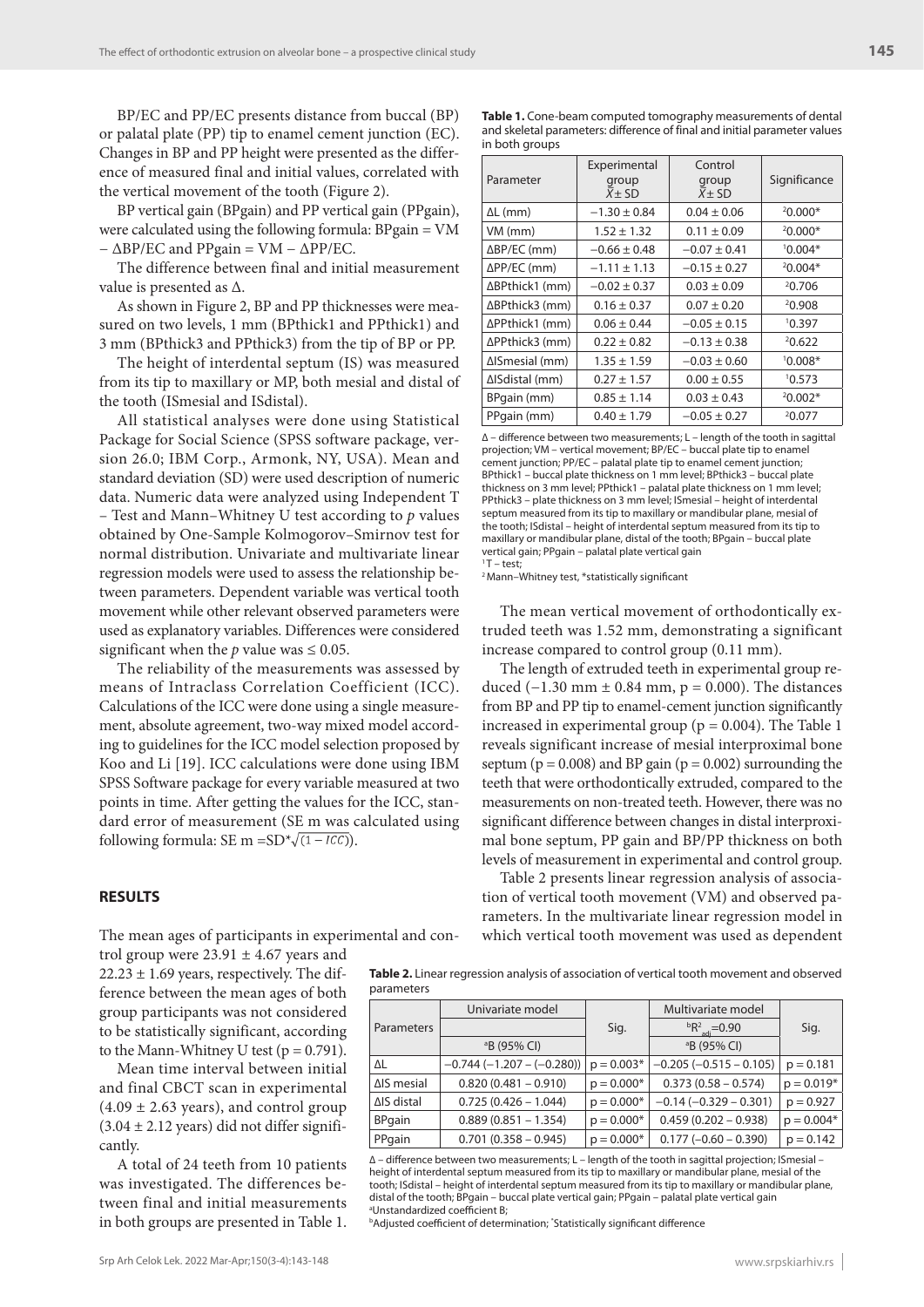variable, the following explanatory variables were found to be independent predictor of variability among patients: ∆ISmesial, BPgain, (Table 2).

In order to analyze the agreement of paired measurements conducted by the same researcher, the ICC was calculated for each variable measured. ICC was higher than 0.70 for each variable measured (the lowest ICC value was for BP/EC, 0.74 (0.35–0.91)), which was considered as good reliability. ICC values for variables L, CO/SpP, BPthick1 and ISm were higher than 0.90, which was considered as excellent reliability.

## **DISCUSSION**

This study is among a few other studies that used CBCT scans to evaluate alveolar bone dimensional alterations, surrounding orthodontically extruded teeth [20]. OE was performed with straight-wire fixed appliances that produced light vertical forces.

When comparing the changes in BP and PP thickness between the study and control groups we found no significant differences for values measured in both levels (level 1 and 3). This finding could imply that in the study group, the use of light and continuous forces during orthodontic treatment caused tooth extrusion along its central axis, removing the pressure against the buccal cortical bone that could, according to some authors [21], generate bone fenestration.

External apical root resorption is a typical side effect of orthodontic treatment [22]. It is a decrease in root length affecting the apices caused by multiple, internal and external factors [22, 23]. The majority of resorption is clinically insignificant [24], however severe root resorption could lead to greater tooth mobility in all direction and eventually to tooth loss [22]. The difference in root length between the final and initial measurements differed significantly between the study and control group, indicating that orthodontic treatment caused external apical root resorption. However, a detailed clinical examination and CBCT scan analysis confirmed that the resorption was clinically insignificant.

In this prospective clinical study, participants from study and control group were age-matched. Time interval between initial and final measurements differ insignificantly between groups which allows us to monitor changes in bone tissue in patients with and without ongoing orthodontic treatment in the same time frame. To the best of our knowledge, this is the first prospective clinical study that observed bone changes after OE with control group of healthy participants in Serbian population.

The results given above showed that the vertical levels of BP and mesial IS could be significantly increased by OE of infraocclusal teeth. Extrusive forces provide the correction of the defects in alveolar bone by inducing the growth of periodontal tissues [25]. Vertical movement of the tooth is followed by periodontal fibers stretching [21, 26]. In order to increase the rate of tooth movement, a suitable load need to be provided [27]. As a result, a new bone is formed in the direction of the movement. The success of OE in producing new bone depends on an intact attachment periodontal fibers spanning at least one fourth of the apical region [28]. In this study, one of the inclusion criteria was that the tooth should have an intact periodontal ligament.

There is a great number of studies regarding forced eruption of the teeth with poor prognosis as a method for preserving alveolar ridge for dental implant insertion [16, 21, 28]. Papadopoulou et al. [20] stated that orthodontic forced eruption results in increase in the heights of palatal and proximal alveolar bone and significant reduction in the BP height. After performing forced eruption, a satisfactory amount of bone apposition may be detected [29].

In this study, OE was performed as much as the infraocclusal position of the tooth indicated. There were no extractions of extruded teeth. Although BP height (BPgain) increased significantly as a result of OE, PP height (PPgain) did not ( $p = 0.077$ ). Regarding the number of participants included in this study, it can be stated that, with larger number of participants, the increase in PP height might be more significant.

Results showed that the distance from BP tip to EC increased (∆BP/EC) in experimental group, which means that the vertical tooth movement did not convert completely into new bone. However, there was a significant vertical movement of extruded teeth, followed by apposition of surrounding buccal and mesial interproximal bone. OE was performed on 11 anterior teeth. There were six canines that were extruded, and in each case orthodontic treatment followed the extraction of four first bicuspids. Bone loss can be influenced by treatment involving extractions [30]. We expected significant increase in the height of mesial and distal IS in experimental group. The results implied that the height of mesial interproximal bone did increase significantly, but distal, next to the extraction socket, did not. Initial CBCT scans were made before the extraction of first bicuspids and the extraction itself could affect the vertical level of distal interproximal bone in treated group.

It should be kept in mind that there are difficulties in controlling the directions of the tooth movement, by using fixed orthodontic appliance in straight wire technique, in leveling stage of treatment. Besides vertical movement, there are accessory teeth movements in different directions too. Therefore, different effects of alveolar bone change in buccal, palatal or interdental region can be expected.

In our linear regression model, it was found that mesial IS height change (∆ISmesial) and BPgain could be used as independent predictors which describe 90% variabilities amongst patients regarding vertical tooth movement.

#### **CONCLUSION**

This study showed that OE affects alveolar bone levels, especially by gaining hard tissue buccal and mesial of the extruded teeth, in the same direction as the teeth moved. The thickness of PP and BP also changes, which might be a result of bone remodeling, during orthodontic treatment.

**Conflict of interest:** None declared.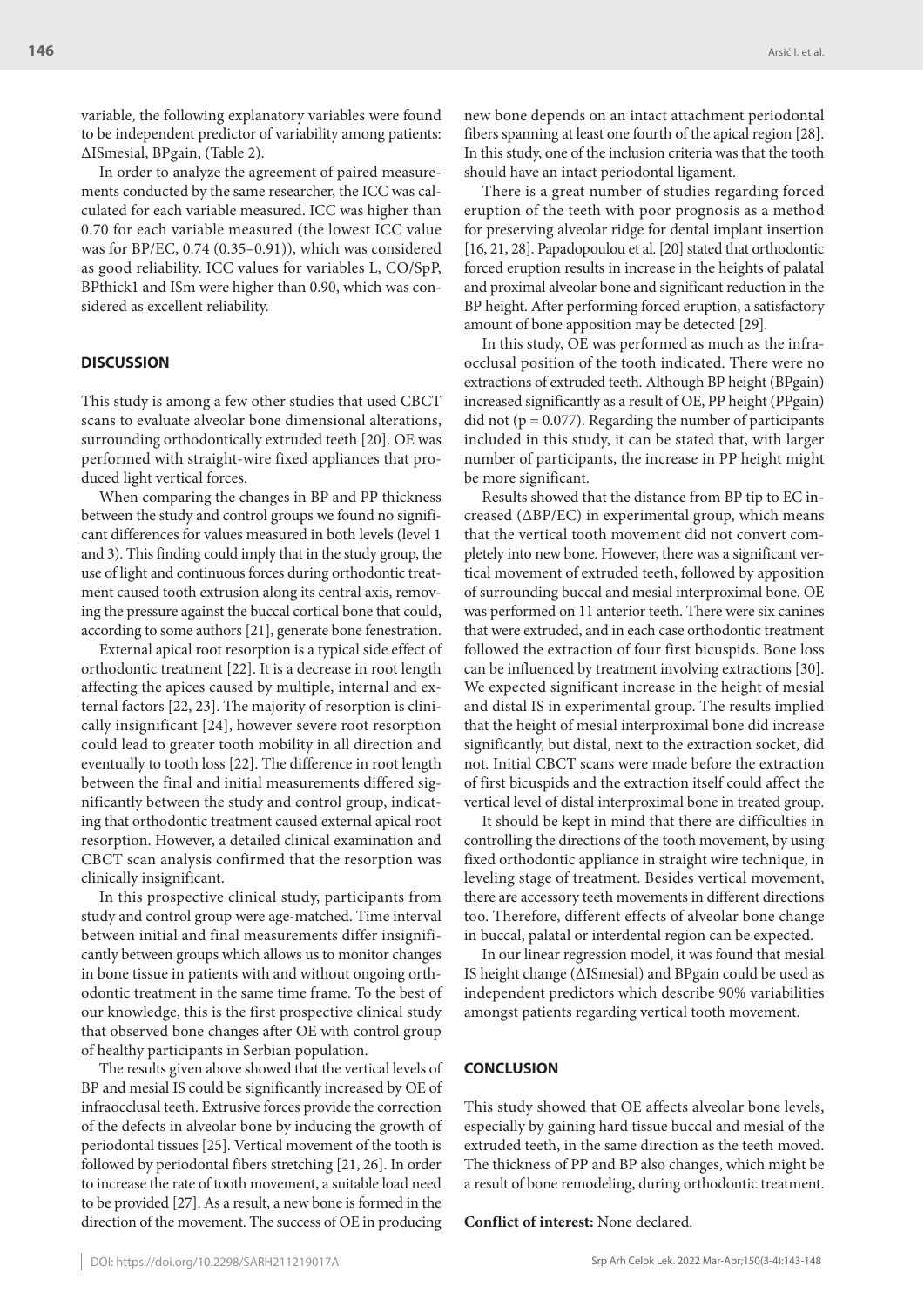## **REFERENCES**

- 1. González-Martín O, Solano-Hernandez B, González-Martín A, Avila-Ortiz G. Orthodontic Extrusion: Guidelines for Contemporary Clinical Practice. Int J Periodontics Restorative Dent. 2020;40(5):667–76.
- 2. Nozawa T, Sugiyama T, Yamaguchi S, Ramos T, Komatsu S, Enomoto H, et al. Buccal and coronal bone augmentation using forced eruption and buccal root torque: a case report. Int J Periodontics Restorative Dent. 2003;23(6):585–91.
- 3. Bach N, Baylard J-F, Voyer R. Orthodontic extrusion: Periodontal considerations and applications. J Can Dent Assoc. 2005;70(11):775–80.
- 4. Mantzikos T, Shamus I. Forced eruption and implant site development: An osteophysiologic response. Am J Orthod Dentofacial Orthop. 1999;115(5):583–91.
- 5. Conserva E, Fadda M, Ferrari V, Consolo U. Predictability of a New Orthodontic Extrusion Technique for Implant Site Development: A Retrospective Consecutive Case-Series Study. Sci World J. 2020;2020:4576748.
- 6. Salama H, Salama M. The role of orthodontic extrusive remodeling in the enhancement of soft and hard tissue profiles prior to implant placement: a systematic approach to the management of extraction site defects. Int J Periodontics Restorative Dent. 1993;13(4):312–33.
- 7. Wang S, Gu X. [Progress on clinical application of orthodonticimplant combined therapy]. Zhejiang Xue Xue Bao Yi Xue Ban J Zhejiang Univ Med Sci. 2020;49(1):124–30.
- 8. Oikarinen KS, Sàndor GKB, Kainulainen VT, Salonen-Kemppi M. Augmentation of the narrow traumatized anterior alveolar ridge to facilitate dental implant placement. Dent Traumatol Off Publ Int Assoc Dent Traumatol. 2003;19(1):19–29.
- 9. Llaquet Pujol M, Pascual La Rocca A, Casaponsa Parerols J, Abella Sans F. Biologically oriented preparation technique for surgically extruded teeth: A clinical report. J Prosthet Dent. 2021;126(1):2–7.
- 10. Quirynen M, Op Heij DG, Adriansens A, Opdebeeck HM, van Steenberghe D. Periodontal health of orthodontically extruded impacted teeth. A split-mouth, long-term clinical evaluation. J Periodontol 2000;71(11):1708–14.
- 11. Sonoda CK, Rahal V, Caliente EA, Figueiredo CMBF, Figueiredo LR, Freire JCP, et al. Surgical and Orthodontic Treatment of Severely Intruded Permanent Incisors: A Case Report. Iran Endod J. 2019;14(1):89–92.
- 12. Alfallaj H. Pre-prosthetic orthodontics. Saudi Dent J. 2020;32(1):7– 14.
- 13. Management of tissue rebound in aesthetic zone. case report with 2 years follow-up | Dentistry33 n.d. https://www.dentistry33. com/clinical-cases/periodontology/509/management-of-tissuerebound-in-aesthetic-zone-case-report-with-2-years-follow-up. html (accessed December 11, 2021).
- 14. Ogihara S, Wang HL. Periodontal regeneration with or without limited orthodontics for the treatment of 2- or 3-wall infrabony defects. J Periodontol. 2010;81(12):1734–42.
- 15. Mesquita De Carvalho PF, Joly JC, Carvalho Da Silva R, González-Martín O. Therapeutic alternatives for addressing pink esthetic complications in single-tooth implants: A proposal for a clinical decision tree. J Esthet Restor Dent. 2019;31(5):403–14.
- 16. Giannetti L, Consolo U, Vecci F, Apponi R. Orthodontic extrusion for pre-im-plant site enhancement in a posterior area: An interdisciplinary case report. ORAL Implantol. 2019;1:52–9.
- Brindis MA, Block MS. Orthodontic tooth extrusion to enhance soft tissue implant esthetics. J Oral Maxillofac Surg. 2009;67(11 Suppl):49–59.
- 18. Sánchez JAG, Coda HB. The Search for the Centre of Resistance of a Tooth Using a Finite Element Model and the Continuum Mechanics. Lat Am J Solids Struct. 2018;15(5).
- 19. Koo TK, Li MY. A Guideline of Selecting and Reporting Intraclass Correlation Coefficients for Reliability Research. J Chiropr Med. 2016;15(2):155–63. Erratum in: J Chiropr Med. 2017 Dec;16(4):346.
- 20. Papadopoulou AK, Papageorgiou SN, Hatzopoulos SA, Tsirlis A, Athanasiou AE. Alveolar ridge alterations in the maxillary anterior region after tooth extraction through orthodontic forced eruption for implant site development: a clinical CBCT study. Eur J Orthod. 2020;42(3):295–304.
- 21. Bauer C, Boileau M-J, Bazert C. Implementation of orthodontic extraction for pre-implant soft tissue management: A systematic review. Int Orthod. 2019;17(1):20–37.
- 22. Deng Y, Sun Y, Xu T. Evaluation of root resorption after comprehensive orthodontic treatment using cone beam computed tomography (CBCT): a meta-analysis. BMC Oral Health. 2018;18(1):116.
- 23. Milošević-Jovčić N, Vujačić A, Konić A, Pavlović J, Todorović V, Glibetić M. The role of cytokines in orthodontic tooth movement. Srp Arh Celok Lek. 2012;140(5–6):371–8.
- 24. Da Silva Ac, Capistrano A, De Almeida-Pedrin Rr, Cardoso M De A, Conti Ac De Cf, Capelozza L. Root length and alveolar bone level of impacted canines and adjacent teeth after orthodontic traction: a long-term evaluation. J Appl Oral Sci. 2017;25(1):75–81.
- Kang PY, Habib R. Possible Complications with Implant Site Development Utilizing Orthodontic Extrusion: Three Case Reports. Compend Contin Educ Dent. 2019;40(5):292–7.
- 26. Huang H, Yang R, Zhou Y. Mechanobiology of Periodontal Ligament Stem Cells in Orthodontic Tooth Movement. Stem Cells Int. 2018;2018:e6531216.
- 27. Jacox LA, Tang N, Li Y, Bocklage C, Graves C, Coats S, et al. Orthodontic loading activates cell-specific autophagy in a force-dependent manner. Am J Orthod Dentofacial Orthop. 2022;161(3):423–436.e1.
- 28. Zuccati G, Bocchieri A. Implant site development by orthodontic extrusion of teeth with poor prognosis. J Clin Orthod. 2003;37(6):307–11; quiz 313.
- 29. Keceli HG, Guncu MB, Atalay Z, Evginer MS. Forced eruption and implant site development in the aesthetic zone: A case report. Eur J Dent. 2014;8(2):269–75.
- 30. Domingo-Clérigues M, Montiel-Company J, Almerich-Silla J, García-Sanz V, Paredes V, Bellot-Arcis C. Changes in the alveolar bone thickness of maxillary incisors after orthodontic treatment involving extractions — A systematic review and meta-analysis. J Clin Exp Dent. 2019;11(1): e76–e84.